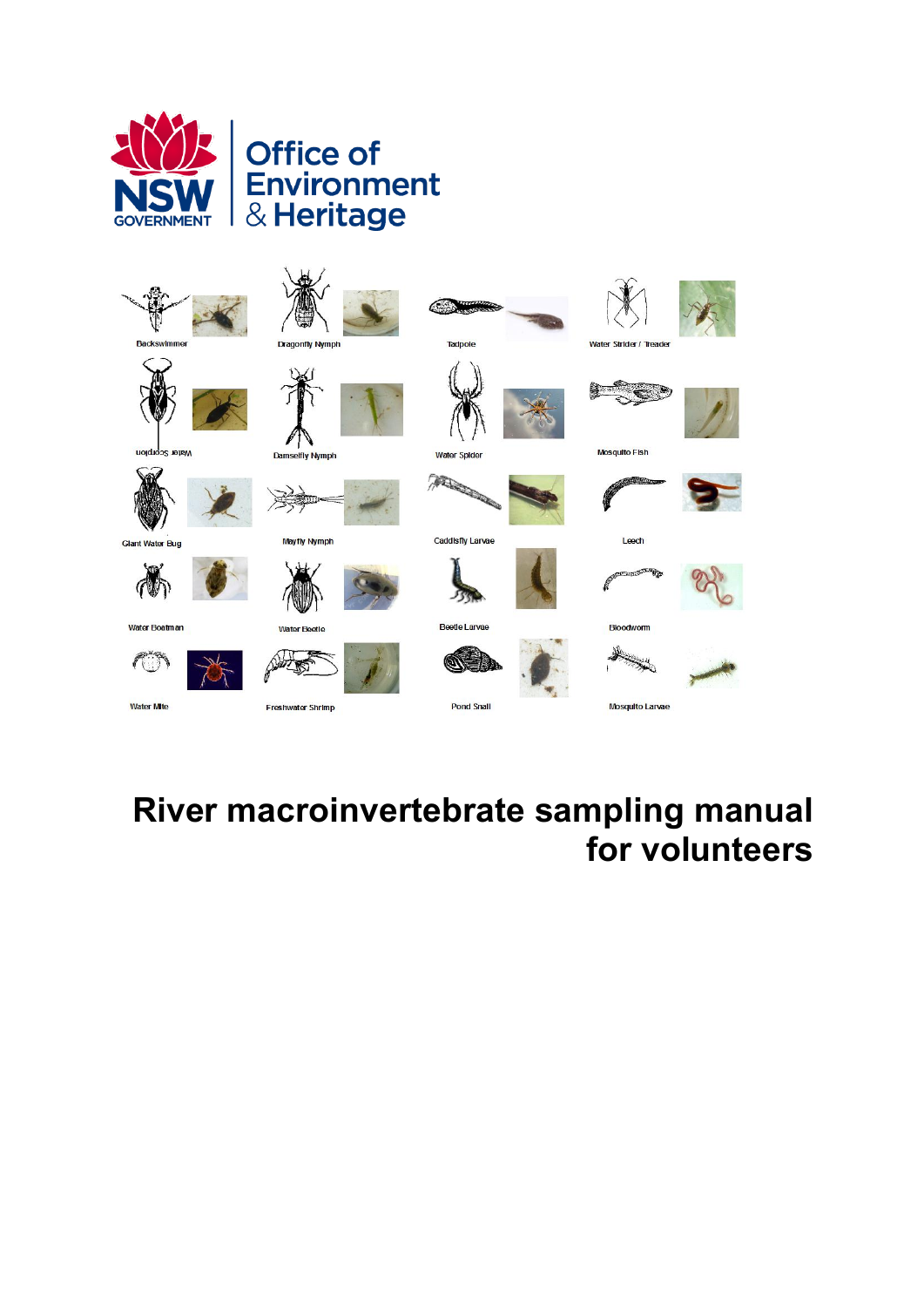© Copyright State of NSW and Office of Environment and Heritage

With the exception of photographs, the State of NSW and Office of Environment and Heritage are pleased to allow this material to be reproduced in whole or in part for educational and non-commercial use, provided the meaning is unchanged and its source, publisher and authorship are acknowledged. Specific permission is required for the reproduction of photographs.

#### Figures 4–7 are from the NSW AusRivAS Sampling protocol

The Office of Environment and Heritage (OEH) has compiled this handbook in good faith, exercising all due care and attention. No representation is made about the accuracy, completeness or suitability of the information in this publication for any particular purpose. OEH shall not be liable for any damage which may occur to any person or organisation taking action or not on the basis of this publication. Readers should seek appropriate advice when applying the information to their specific needs.

Every effort has been made to ensure that the information in this document is accurate at the time of publication. However, as appropriate, readers should obtain independent advice before making any decision based on this information.

Published by: Office of Environment and Heritage NSW 59 Goulburn Street, Sydney NSW 2000 PO Box A290, Sydney South NSW 1232 Phone: (02) 9995 5000 (switchboard) Phone: 131 555 (environment information and publications requests) Phone: 1300 361 967 (national parks, climate change and energy efficiency information, and publications requests) Fax: (02) 9995 5999 TTY: (02) 9211 4723 Email: info@environment.nsw.gov.au Website: www.environment.nsw.gov.au

#### **Report pollution and environmental incidents**

Environment Line: 131 555 (NSW only) or [info@environment.nsw.gov.au](mailto:info@environment.nsw.gov.au) See also www.environment.nsw.gov.au

ISBN 978 1 74359-903-7 OEH 2015/0075

#### Acknowledgements

This manual was compiled based on protocol described in the Australia-Wide Assessment of River Health: New South Wales AusRivAS Sampling and Processing Manual. We would like to acknowledge Eren Turak and Hugh Jones from the New South Wales Office of Environment and Heritage and Rebecca Carroll from the Warrumbungle Environmental Education Centre for compiling the manual.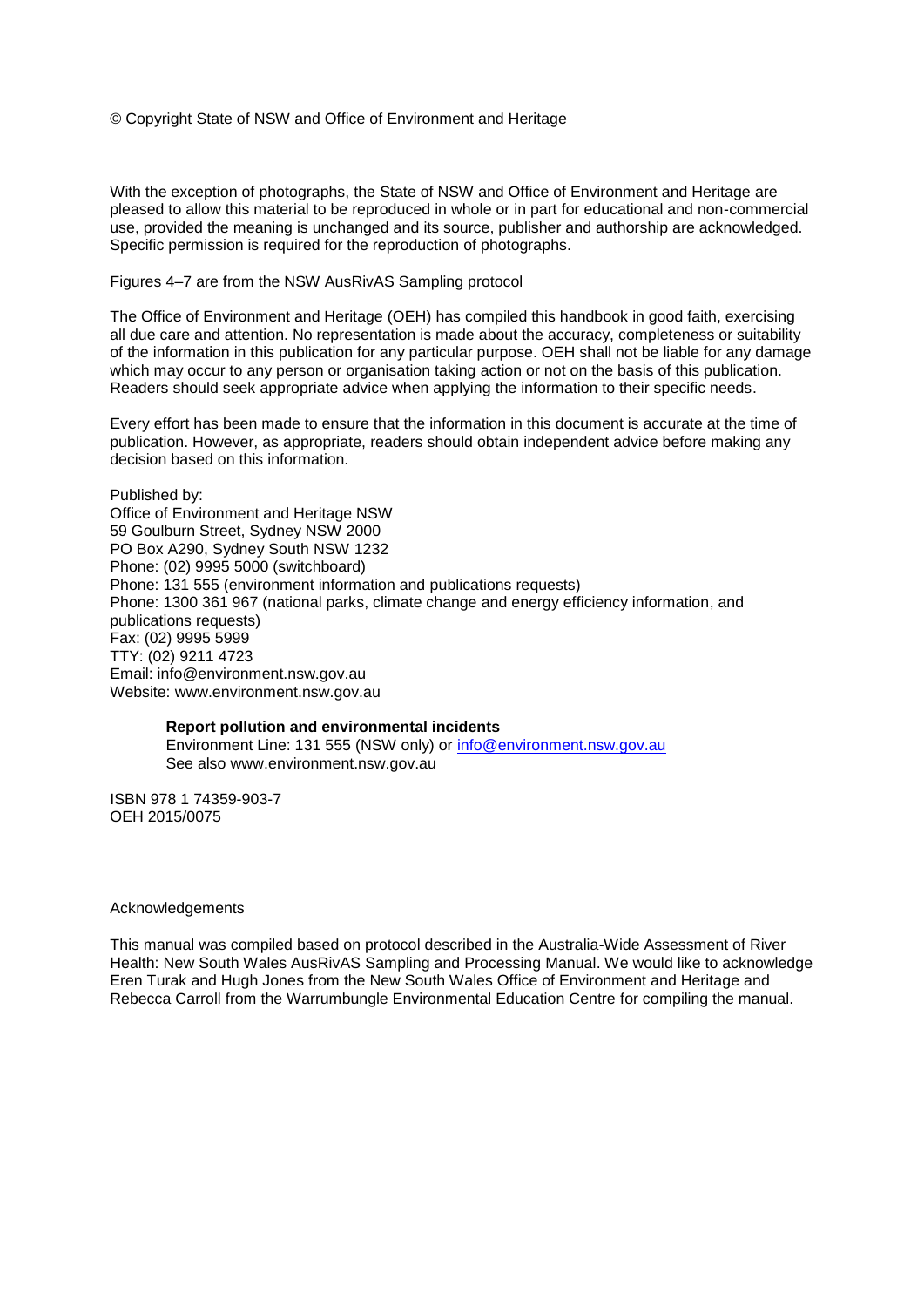# **Contents**

|    | 1. Summary                                                           | 1            |
|----|----------------------------------------------------------------------|--------------|
| 2. | <b>Introduction</b>                                                  | $\mathbf{2}$ |
|    | 2.1 Equipment needed                                                 | 2            |
| 3. | <b>Macroinvertabrate sampling</b>                                    | 3            |
|    | 3.1 Can macroinvertebrate samples be collected any time of the year? | 3            |
|    | 3.2 What is a river site?                                            | 3            |
|    | 3.3 Habitats sampled                                                 | 3            |
|    | 3.4 The Riffle Habitat                                               | 4            |
|    | 3.5 The Edge Habitat                                                 | 4            |
| 4. | <b>Collecting macroinvertebrate samples</b>                          | 5            |
|    | 4.1 Sampling riffles                                                 | 6            |
|    | 4.2 Sampling edges                                                   | 6            |
|    | 4.4 Sorting the macroinvertebrate sample                             | 8            |
|    | 4.5 Macroinvertebrate identification                                 | 8            |
| 5. | <b>References</b>                                                    | 8            |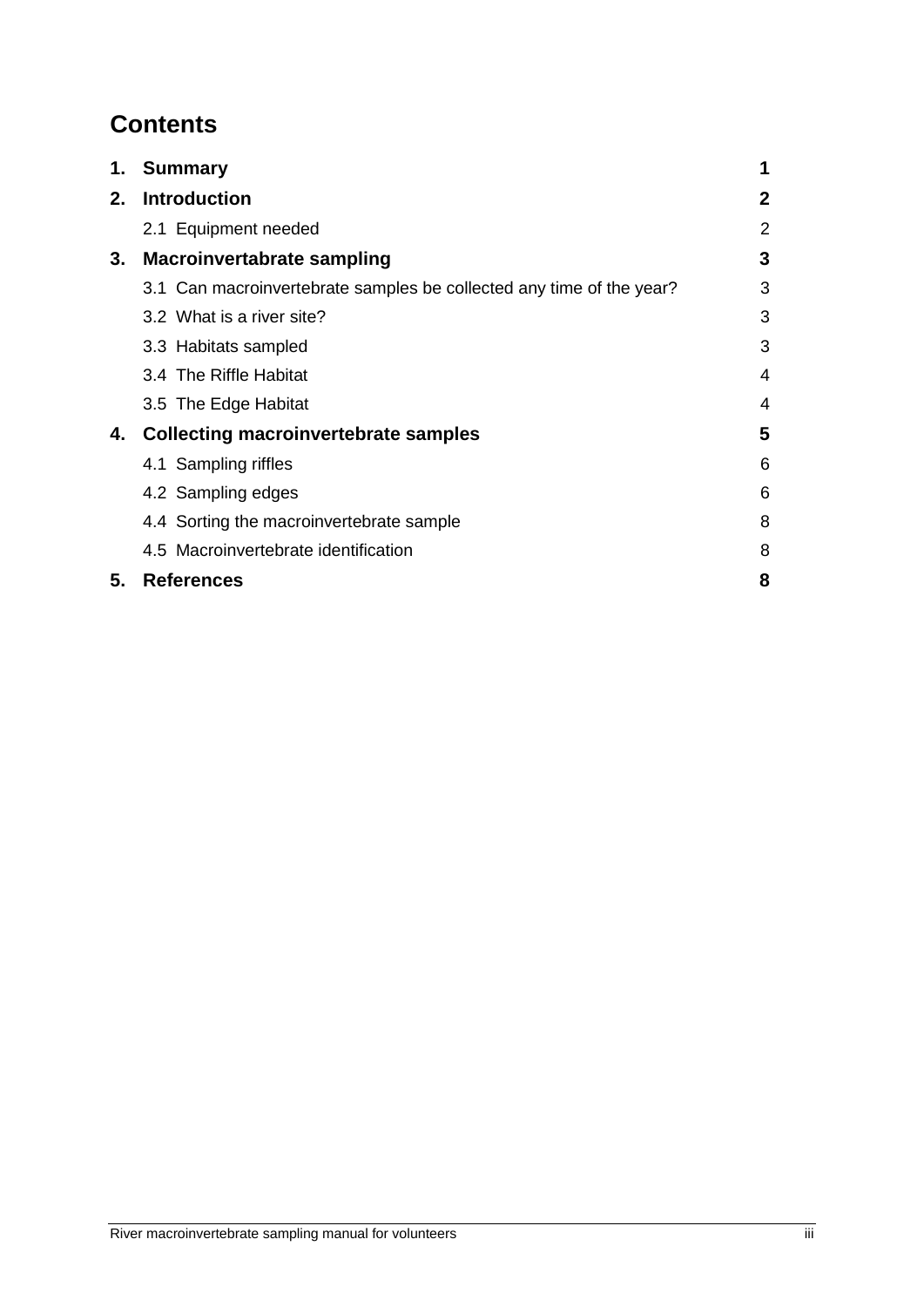## <span id="page-3-0"></span>**1. Summary**

This document describes how volunteers may collect samples of river macroinvertebrates to help determine the biological health of a river. We are currently testing the methodology to see if it is robust and provides sufficient guidance.

- A river site is a section of river from which macroinvertebrates will be collected. For rivers that have an average width of 10 metres or less, a site is a 100 metres length of the river.
- Samples must be collected in spring (September-December) and autumn (March-June).
- Ideally, four pairs of volunteers would sample each site. In this case the length of river should be divided into four sections and each of these sections will be sampled by a different pair of volunteers.
- At each site, macroinvertebrate samples will be collected from the edge habitat. This habitat are areas along the creek bank with little or no flow. In some sites an additional sample can be collected from a riffle habitat if it is present. The riffle habitat includes areas of broken water with rapid current.
- Macroinvertebrate samples must be collected with a kick net of 0.25 millimetres mesh size. How the net is used to collect samples differs between riffles and edges.
- Macroinvertebrates are sorted in the field. The method involves picking invertebrates from plastic trays in the field using forceps and pipettes.
- The cumulative picking time is 120 minutes per river site per habitat. Hence, if there are four pairs of volunteers, each pair should spend 15 minutes on sorting the sample they collect.
- The aim of sorting macroinvertebrates is to get as many different types of invertebrates and place these into a jar filled with ethanol.
- These jars will be sent to a laboratory where the invertebrate samples will be identified.
- Each jar should contain a paper label that has the details of the site and habitat type (written in pencil).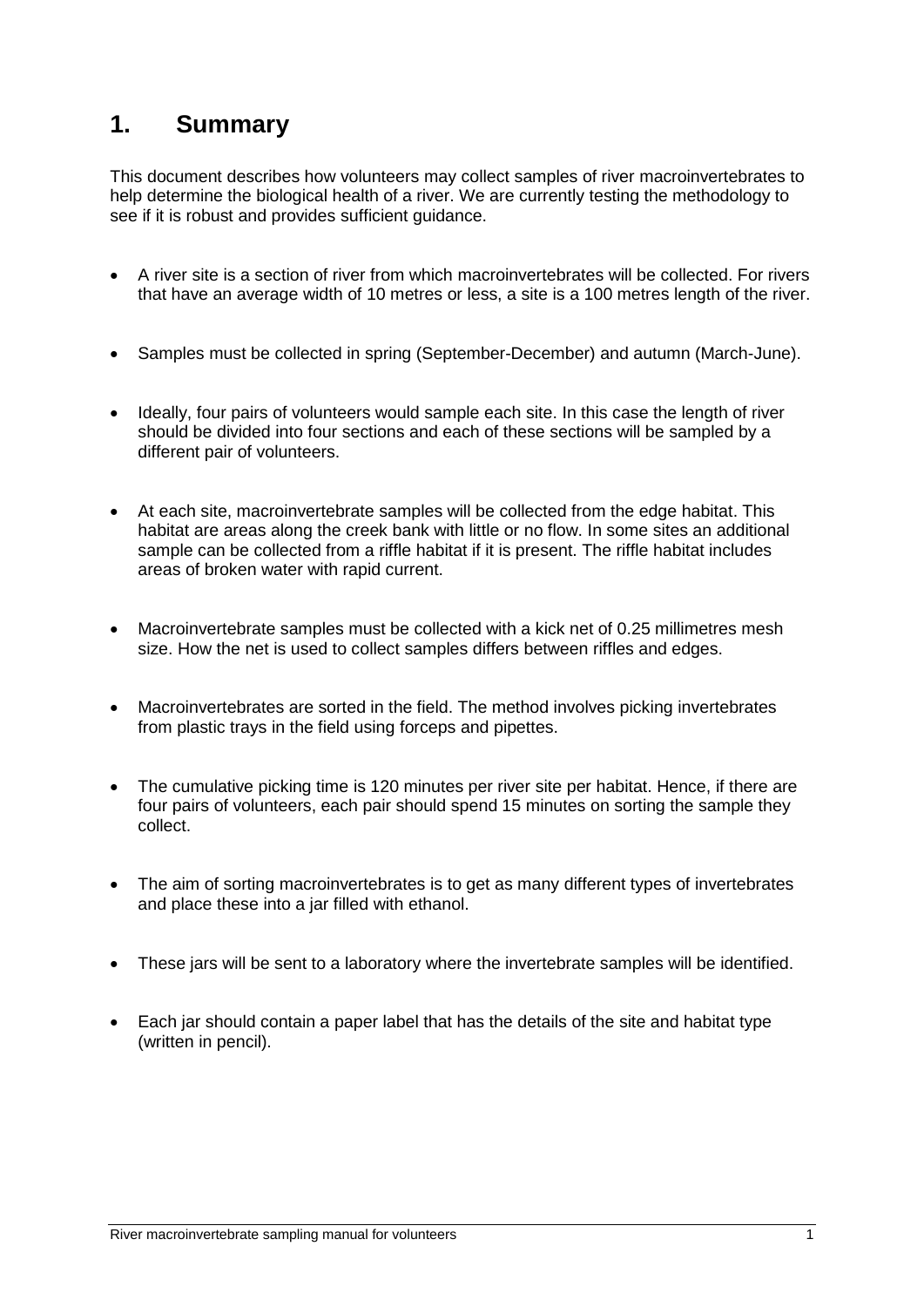# <span id="page-4-1"></span><span id="page-4-0"></span>**2. Introduction**

Macroinvertebrates are animals without backbones that are large enough to be easily seen by the naked eye. Macroinvertebrates that live in rivers include worms, snails, beetles, dragonflies, mayflies, stoneflies and yabbies. Pollution and other changes caused by human activities in and around a river will determine what types of macroinvertebrates live there. For this reason river macroinvertebrates are widely used to indicate the biological health of a river. Healthy rivers are typically unpolluted and have many different macroinverterbate habitats, so in a healthy river one would expect to find many different types of macroinverterbates including species that are sensitive to water pollution. Unhealthy rivers may be highly polluted or may have lost most types of macroinvertebrate habitats. Such rivers may have only few types of hardy, pollution tolerant macroinvertebrate species.

#### **2.1 Equipment needed**

- Handheld kick nets 250 mm mesh
- Waders
- White sorting trays
- Sample jars filled with ethanol
- Watering can or plastic bucket
- Labels
- Forceps
- Plastic pipettes
- Pencil to write the label



**Figure 1. Handheld kick net**



**Figure 2. Waders**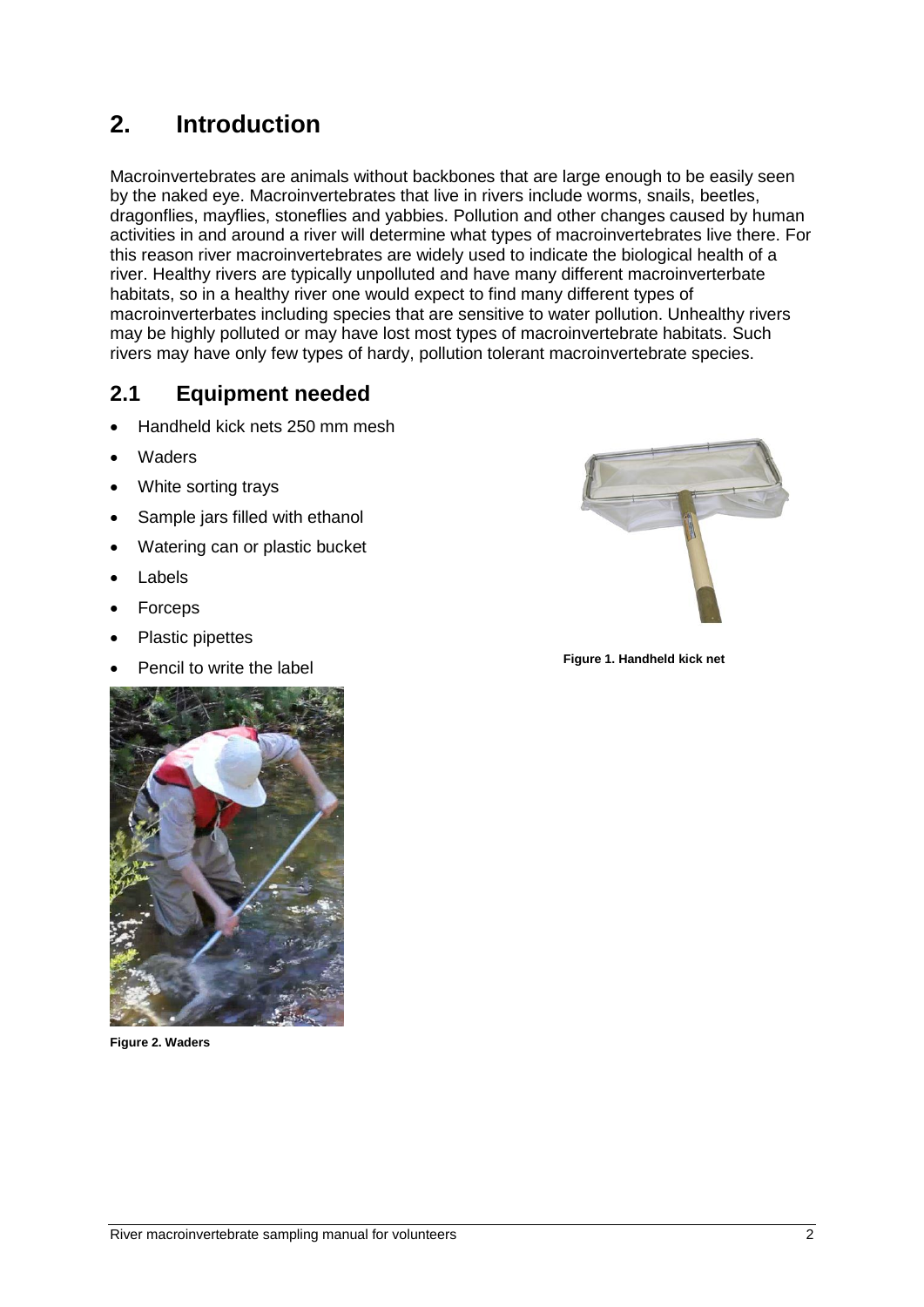# <span id="page-5-0"></span>**3. Macroinvertabrate sampling**

#### <span id="page-5-1"></span>**3.1 Can macroinvertebrate samples be collected any time of the year?**

The types of macroinvertebrates found in the rivers of NSW change with the seasons. Over the past two decades much of the macroinvertebrate sampling in New South Wales has been done in either autumn or spring. Hence, it is preferable that sampling is done in spring or autumn, or both. As a rough guide the autumn sampling season runs from 15 March to 15 June and the spring sampling season from 15 September to 15 December.

#### <span id="page-5-2"></span>**3.2 What is a river site?**

A river site is a short section of the river (called a reach) from which macroinvertebrate samples will be collected. A river reach is roughly 100 metres for all rivers that are on average 10 metres wide or less.



**Figure 3. Map of the area of Warrumbungle National park near the visitor and education centres. Student monitoring sites are shown as red stars.** 

#### <span id="page-5-3"></span>**3.3 Habitats sampled**

A habitat is a type of environment within a river site that supports a distinct type of biological community. In NSW, macroinvertebrate sampling is widely done in two types of river habitats: riffles and edges. These are defined below.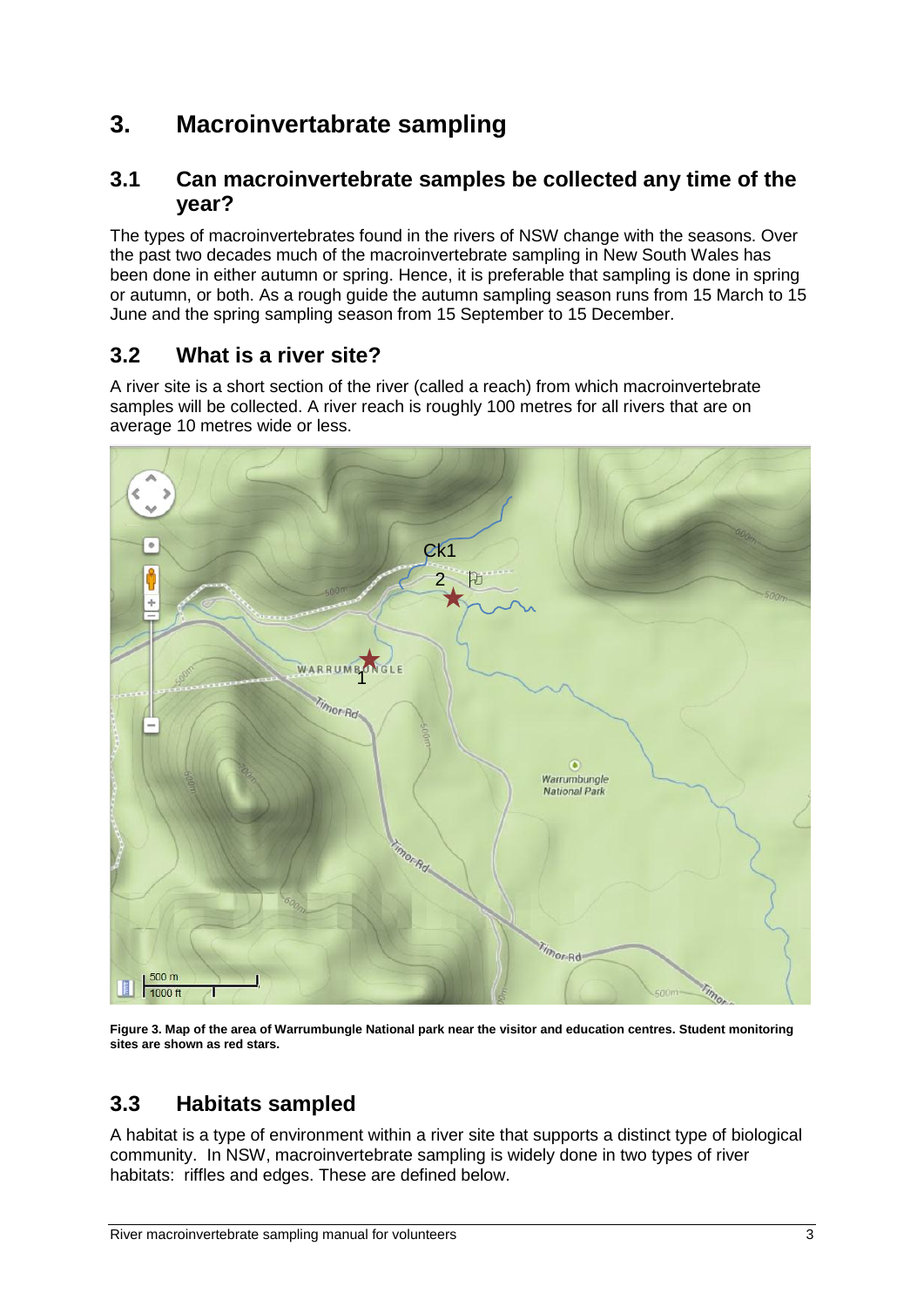### <span id="page-6-0"></span>**3.4 The Riffle Habitat**

The riffle habitat is an area of broken water with rapid current that has some cobble or boulder in it (Figure 4). If the broken water habitats in a river do not have cobbles and boulders it may not be appropriate to collect a macroinvertebrate sample. Your teacher will advise you on the best places to sample.



**Figure 4. Good riffle habitat with both cobble and boulder substratum. Cockerawombeeba Creek on the mid-north coast of NSW.**

#### <span id="page-6-1"></span>**3.5 The Edge Habitat**

The edge habitat is an area along the creek bank with little or no flow (Figure 5).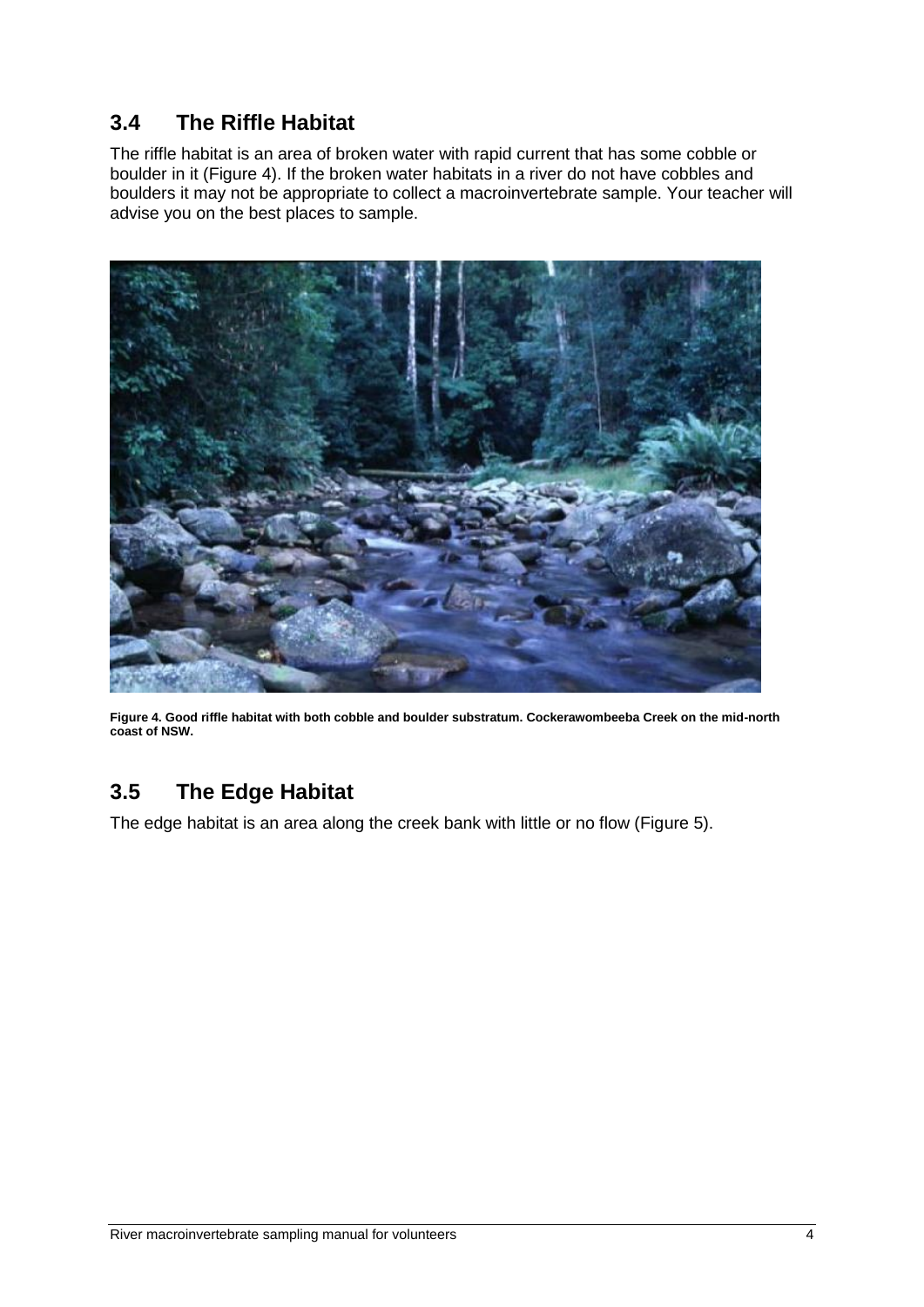

**Figure 5. A rich edge habitat with a variety of sub-habitats such as logs and overhanging vegetation. Headwaters of the Ellenborough River in the Hastings River catchment, mid north coast of NSW.**

Suitable sampling areas on the river edge include an alcove or backwater with abundant leaflitter, fine organic/silt deposits, macrophyte beds, overhanging banks and areas with trailing bank vegetation. These areas are often indicated by the presence of surface-dwelling insects. Your teacher will advise you on the best places to sample.

# <span id="page-7-0"></span>**4. Collecting macroinvertebrate samples**

Each pair of volunteers will pick a quarter of the river reach (e.g. 25 metres for narrow rivers). While one person is using the net the other person can identify suitable spots for collecting and keep an eye on the person who is doing the sampling. If there are not enough nets for four pairs and the samples cannot be collected simultaneously, sampling should start at the quarter reach that is furthest downstream and move upstream.

All macroinvertebrate sampling must be done with a kick net of 0.25 millimetres mesh size. Nets should be rinsed well prior to each sampling occasion to ensure no animals collected from another habitat or site remain stuck to the net.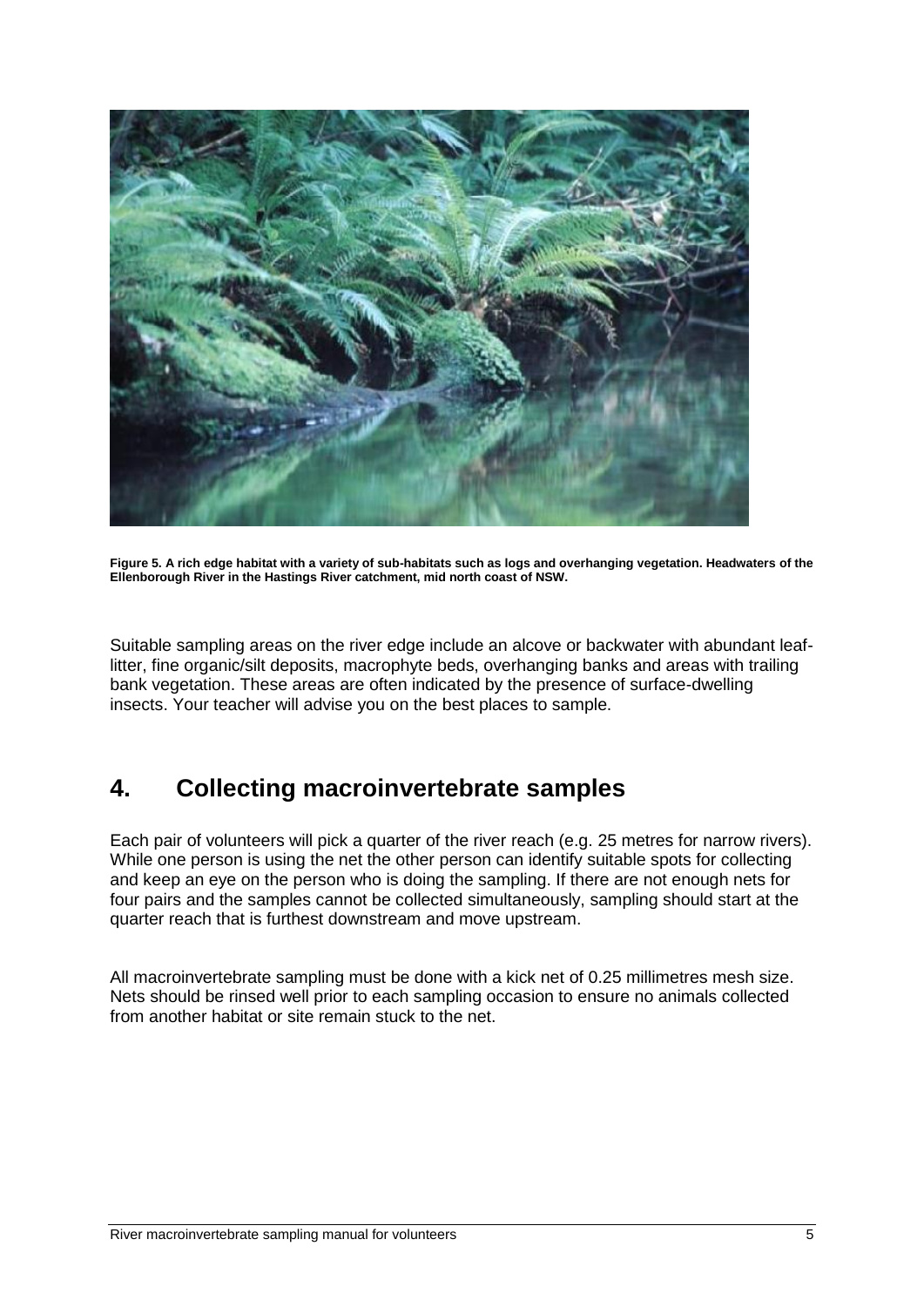### <span id="page-8-0"></span>**4.1 Sampling riffles**

- Locate the downstream end of the riffle zone within the site and begin sampling there.
- Disturb the substratum with your feet while holding the net downstream with its mouth facing upstream (Figure 6).
- Vigorously move the substratum about by digging your feet well into the cobbles and boulders. If necessary, turn and rub the boulders and cobbles by hand to dislodge organisms.
- Continue this process until you have sampled a total of about five metres of riffle habitat. Depending on the extent and structure of the riffle habitats being sampled this may be a continuous five metres or consist of a number of discrete segments totalling five metres.

It may be necessary to stop and rinse the net a couple of times during sampling to remove fine particles. It is also a good idea to thoroughly rinse the sample again once sampling is completed. This will assist in the sorting process by removing fine particles that can cloud water in the tray, obscuring the invertebrates.



**Figure 6. Sampling the riffle habitat.**

### <span id="page-8-1"></span>**4.2 Sampling edges**

As for riffles, each pair of volunteers should sample a total length of five metres of edge habitat. These five metres need not be continuous and can be composed of a number of discrete segments, one to two metres in length, that ensure the inclusion of all edge subhabitat types available in the reach.

Samples in edge habitats are collected by using two types of sweeping motions with the net.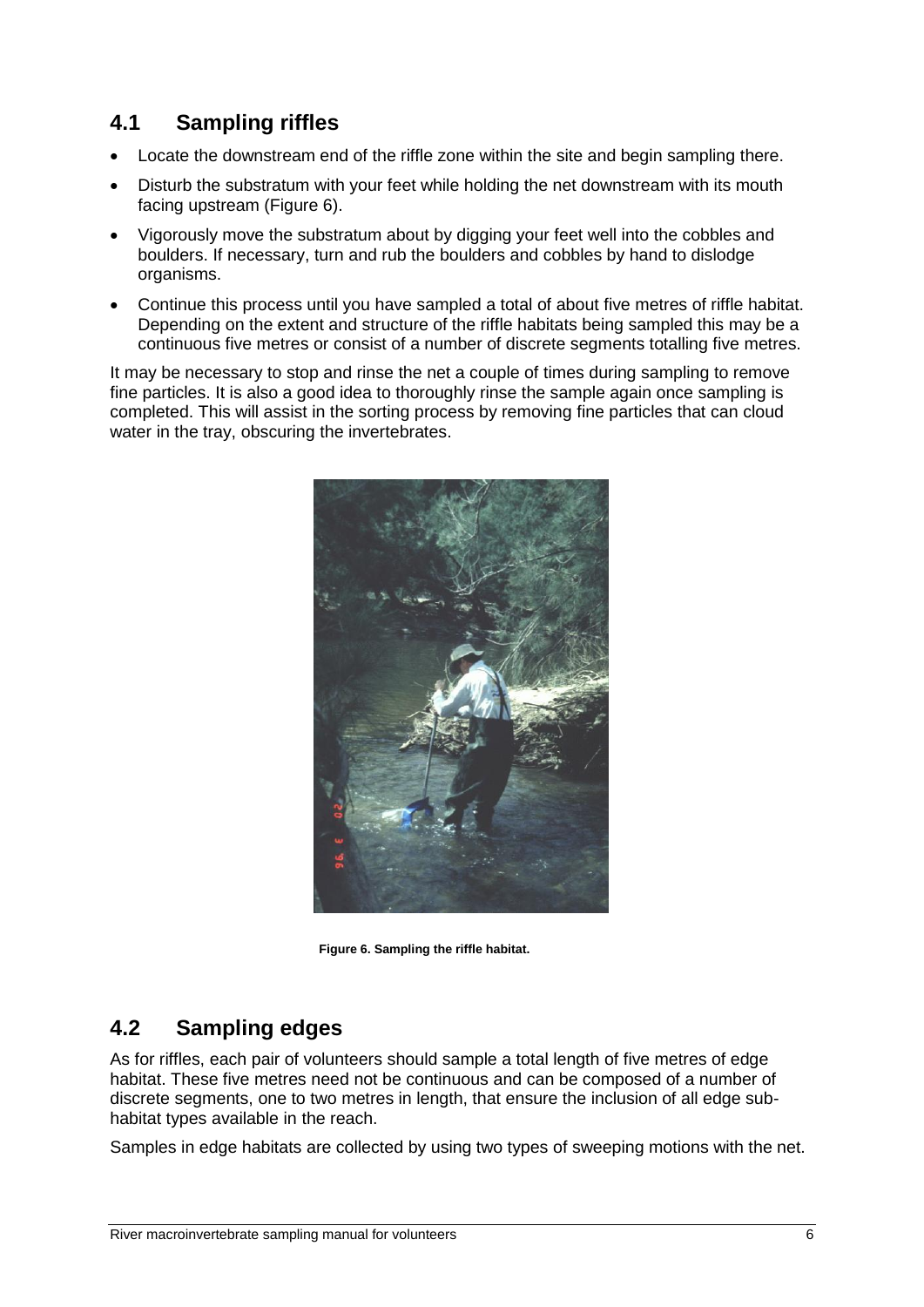- The first type consists of sequential, short sweeping movements at right angles to the bank (Figure 7), dislodging benthic animals and suspending them in the water column.
- The second type of sweeping movement is to sweep the net through the cloud of suspended material, collecting macroinvertebrates in the net.

This procedure, combining both types of net sweeping, should be repeated in each of the discrete segments sampled in the edge habitat.



**Figure 7. Sampling the edge habitat.**

**Note:** Attempts should also be made to collect surface dwelling insects such as water striders and whirligig beetles.